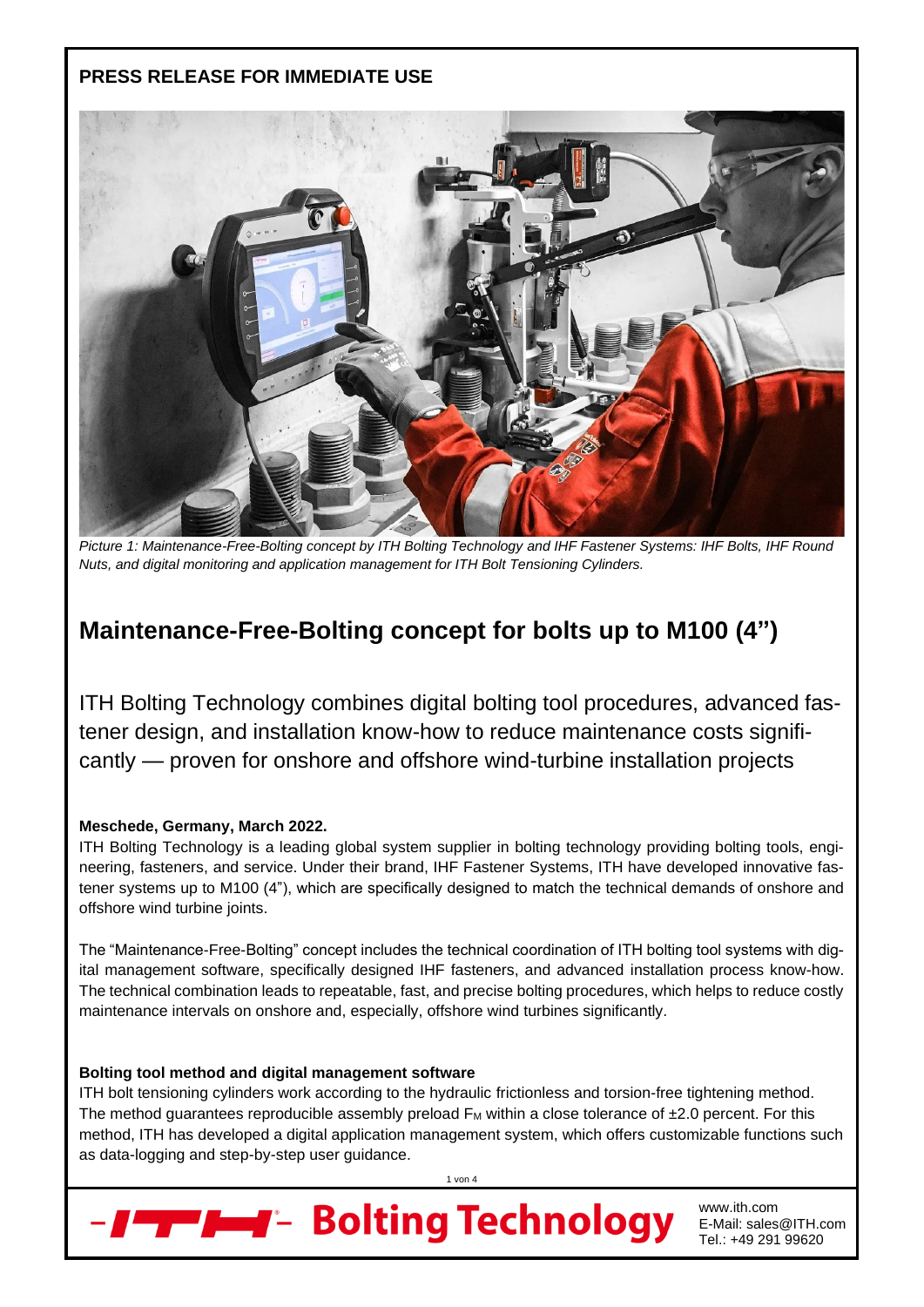Depending on the demand of the customer, the bolting procedure and functions can be modified. All captured data such as applied pressure, applied preloads, angles of rotation of the nut run-down, bolt-ID, and more application data can be sent to a customer cloud.

#### **Multi-certified IHF Fastener design and benefits**



*Picture 2: Conventional HV-standard configuration) compared to IHF fastener configuration and applied preloads for bolt size M36 (1 3/8").*

Bolted joints on steel constructions can be classified according to the HV-standard according to DIN EN 14399 and DASt 021. Wind turbine tower segments are mainly subjected to this standard, which determines that bolts are torqued, and fastener sets consist of a bolt, a nut, and two washers. Torquing is subjected to friction effects, which can affect the implementation of the applied assembly preload  $F_M$  negatively.



*Picture 3: IHF configuration possibilities: IHF Round Nuts can be used with IHF Stretch Bolts in general up to M64, 2 1/2" or IHF Studs Bolts up to M100, 4" - no washers required*

Innovative IHF Fasteners – the IHF Stretch Bolts (head bolt in general up to M64, 2 1/2"), IHF Stud Bolts and IHF Round Nuts (up to M100, 4") – are based on optimized design to meet the technical demands of wind turbine joints in terms of material, coatings, pre-load distribution, notch categories and dimensions.

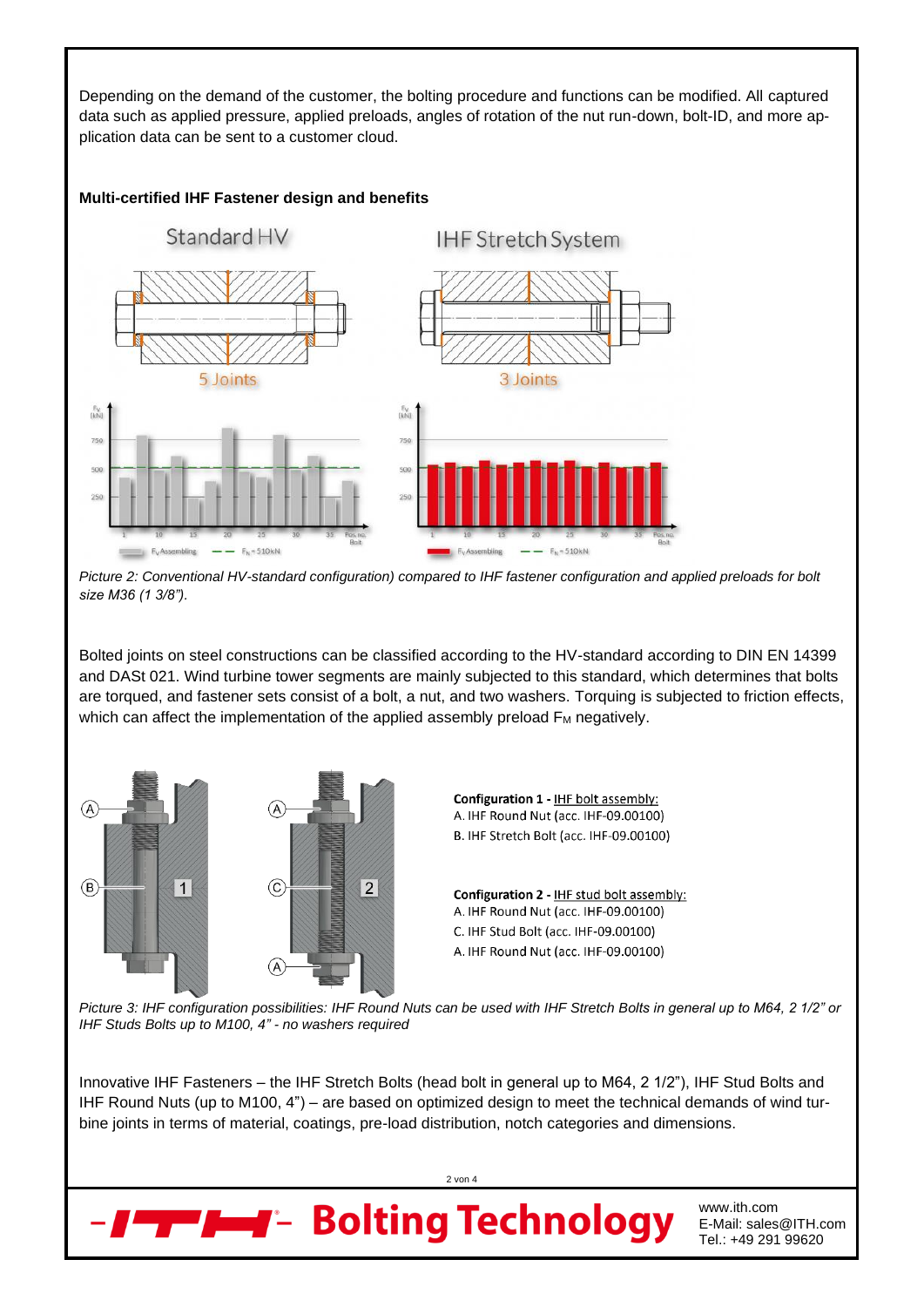Compared to conventional HV-standard joints, IHF Fasteners offer several advantages:

- Integrated washers: In contrast to an HV-set, the more recent bolt and nut set consists only of two components, the IHF Stretch Bolt / IHF Stud Bolt and IHF Round Nut, which simplifies and accelerates the installation process, especially offshore.
- Design and optimized load distribution enable higher utilization of the material.
- This enables a.) to use less number of IHF fasteners compared to standard fasteners or b.) reduce the dimensions of the flange.



*Picture 4: Optimized flange design options when using IHF Fasteners.*

Due to their proven design IHF Fasteners have received the European Technical Approval (ETA) by the DIBt (German Institute of Construction) to be applied as a substitute for conventional HV-standard fastener configurations.



*Picture 5: IHF bolt assemblies with IHF Stud Bolt and IHF Round Nut*

#### **Installation know-how and results**

The "Maintenance-Free-Bolting" concept also includes several components that lead to a faster installation process. ITH hydraulic bolt tensioning cylinders can be equipped with handling systems and automatization components, which enable a semi-automatic nut run-down and an automatic nut alignment. Both automatization components are managed by the ITH software. Via an industrial touch-panel PC, users get a visual step-by-

3 von 4



www.ith.com E-Mail: sales@ITH.com Tel.: +49 291 99620